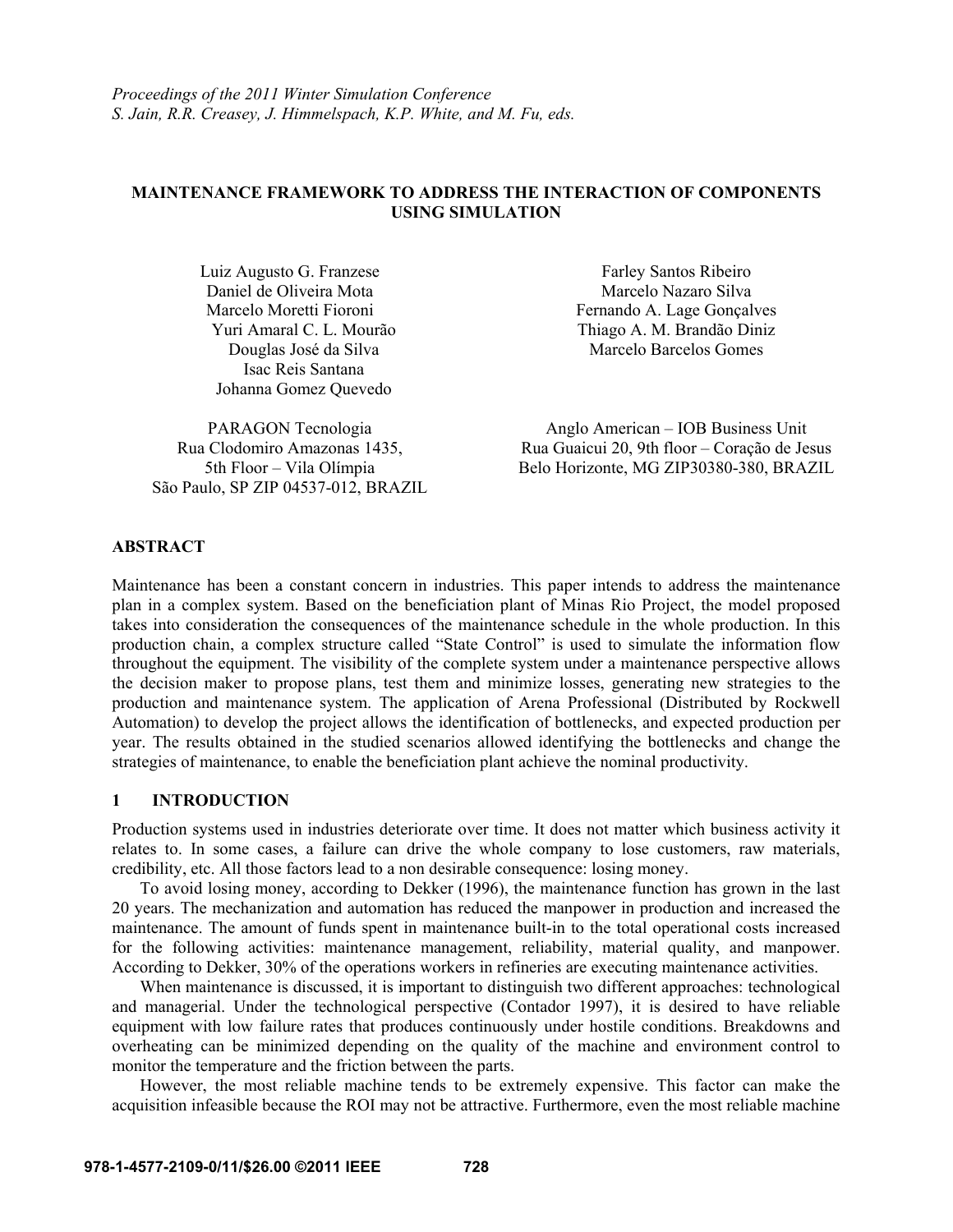experience failures. So, while the technological consideration is important, managerial effort is fundamental.

Maintenance management rises in importance when it is analyzed under the perspective that together with the production management both should focus on delivering high productivity, and high service level. The role of the maintenance management is to provide policies of equipment repair and/or substitution in strategic moments minimizing the impact of a preventive maintenance in the production as a whole.

Many authors have investigated the maintenance problem under the perspective of identifying the optimal replacement time, based on the deterioration dynamics of the system. Sherif (1982) classifies the models according to its behavior (deterministic or stochastic) and the number of equipment jointly analyzed (single component or complex system). He primarily used the following optimization methods: linear and non-linear programming, dynamic programming, and Markov decision methods.

The higher the number of equipment considered, the higher the complexity of the modeling effort. The reason for this difficulty is the number of interactions between the components.

This papers aims to take advantage of simulation technique to address the maintenance management of a complex system, an iron ore beneficiation plant located in Brazil. The model considers the most important interaction between the components in a production chain: the lack of material feed and the blockage states. Both occur as a result of corrective maintenance (generated randomly) and preventive maintenance (scheduled) activities. The purpose of the model is to provide the visibility of the system, measuring performance in terms of productivity, identifying bottlenecks generated by the maintenance schedule and identifying policies which deliver the best production rate and higher service level.

The simulation model was developed in Arena (Rockwell Automation software) and was implemented, tested and approved by Anglo American – Iron Ore Brazil Business Unit (owner of the project).

# **2 MODELING APPROACH**

#### **2.1 Historical overview**

According to Dekker (1996), the maintenance problem was first investigated scientifically in 50's and 60's. At the time, the focus was on reducing failures and unplanned downtime. By the 70's the use of operations research models attempting to optimize the time-based programs for preventive maintenance increased. The fast data processing delivered by computers allowed more detailed studies on maintenance function. Later, the Total Productive Maintenance concept was imported from Japan, providing the maintenance management some quality control techniques to measure and reduce its impact.

By the 2000s, the computer processing speed improved considerably. It allowed the creation of more sophisticated solutions based on mathematical tools. Simulation is one of those tools which allows holistic evaluation of a maintenance policy, accounting the KPIs of the system as a whole and not only of a specific machine.

 Being a recent application area for simulation, not many simulation models were found in academic technical papers to study maintenance problems. One key reason is the difficulty of modeling several steps of the same process; another is the fact that entities in simulation models are generally related to movement or production parts (bolts, cars, trucks, pallets, etc.). However the use of an entity as an information piece to realize the communication between the components of a system is a new approach in the simulation body of knowledge.

# **2.2 Previous work**

Even though no maintenance of complex system was modeled using simulation, there are some concepts used in this model which were used previously. The modeling of a continuous flow using discrete event simulation was seen before in Fioroni et al. (2007).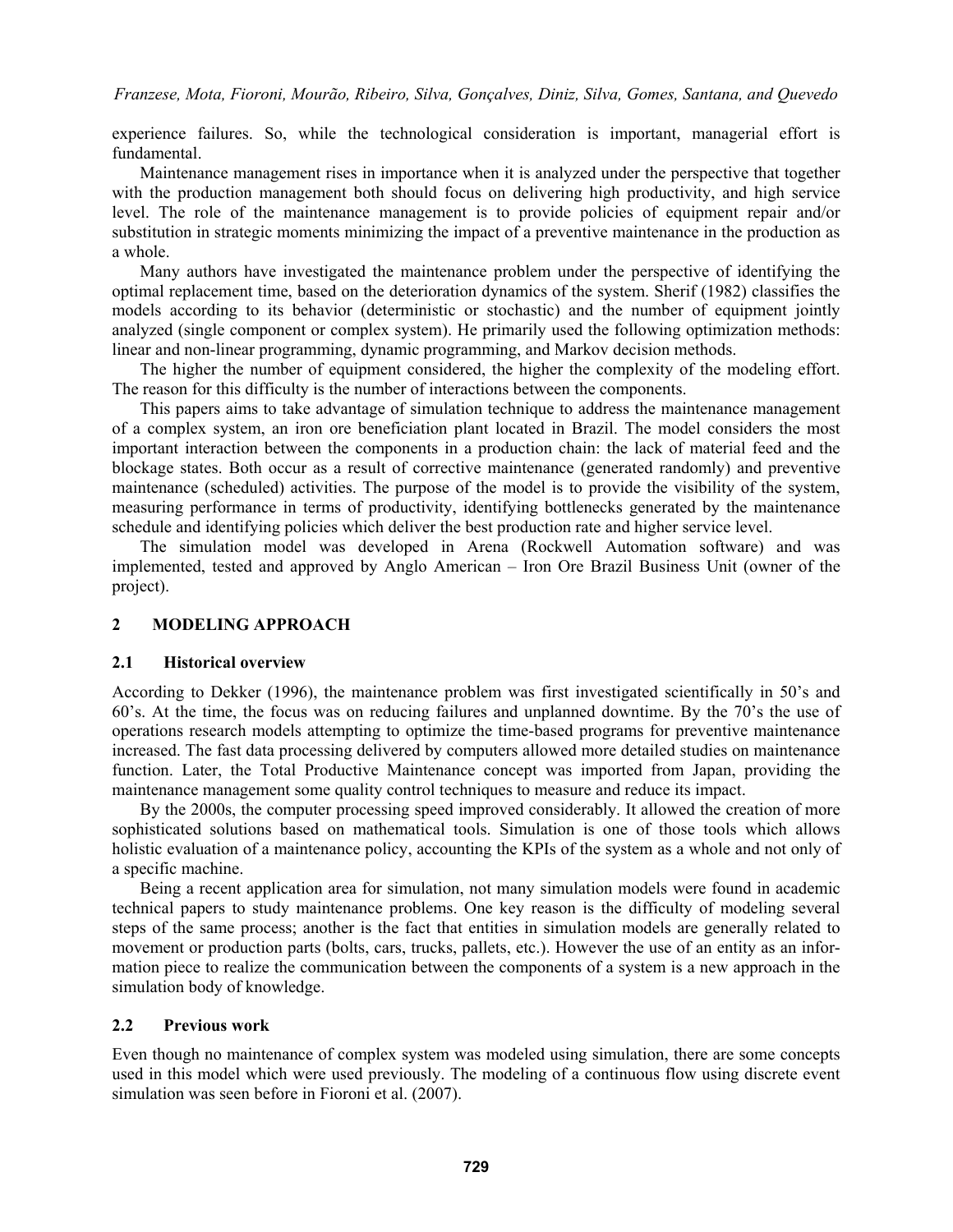## **3 METHODOLOGY**

The process concept was based on Minas-Rio Project, funded by Anglo American – Iron Ore Brazil Business Unit. It is located in the states of Minas Gerais and Rio de Janeiro.

 The focus is in the beneficiation plant, which is the process step responsible to treat the raw material (friable itabirite) extracted from the mines, and adjust the granulometry and solids content to be transported in a pipeline towards the port for exporting. The beneficiation plant was designed to produce 3.040 tph of pellet feed, with an overall efficiency of 92,0%.

The complete production chain of the ore can be visualized in the following scheme (Figure 1).



Figure 1: Ore production chain (provided by Anglo American – Iron Ore Brazil Business Unit)

 The components of the beneficiation plant form a complex maintenance system that needs to be improved for increasing the uptime and avoiding losses. A model with the state control logic was created to simulate the maintenance shutdowns and the consequences of those shutdowns in terms of physical availability.

The simulation of the maintenance system allows input of the data of maintenance program into the model to identify the bottleneck and identify which is the best strategy of maintenance to improve productivity and save money.

#### **3.1 Problem Description**

The Minas Rio Project is situated in Minas Gerais and Rio de Janeiro states, in Brazil. Its operations include an open pit mine, primary crushing and conveying, high pressure grinding rolls, ball mill and vertimill, flotation, tailings disposal, concentrate and tailings thickening, slurry pipeline, filtration and the seaport. The beneficiation plant is responsible to concentrate the mined ore and then adjust granulometry and the solids content of the slurry to transport through a 525 kilometers pipeline.

This plant includes a crushing installation where the ore from the mine is crushed, screened and then goes to the stockpile. After that the ore goes to the concentrator where it is grinded using HPGR (high pressure grinding rolls) and ball mills, deslimed by hydrocyclones, floated in mechanical flotation cells to remove the main contaminants, re-grinded using vertical mills to adjust the granulometry and finally the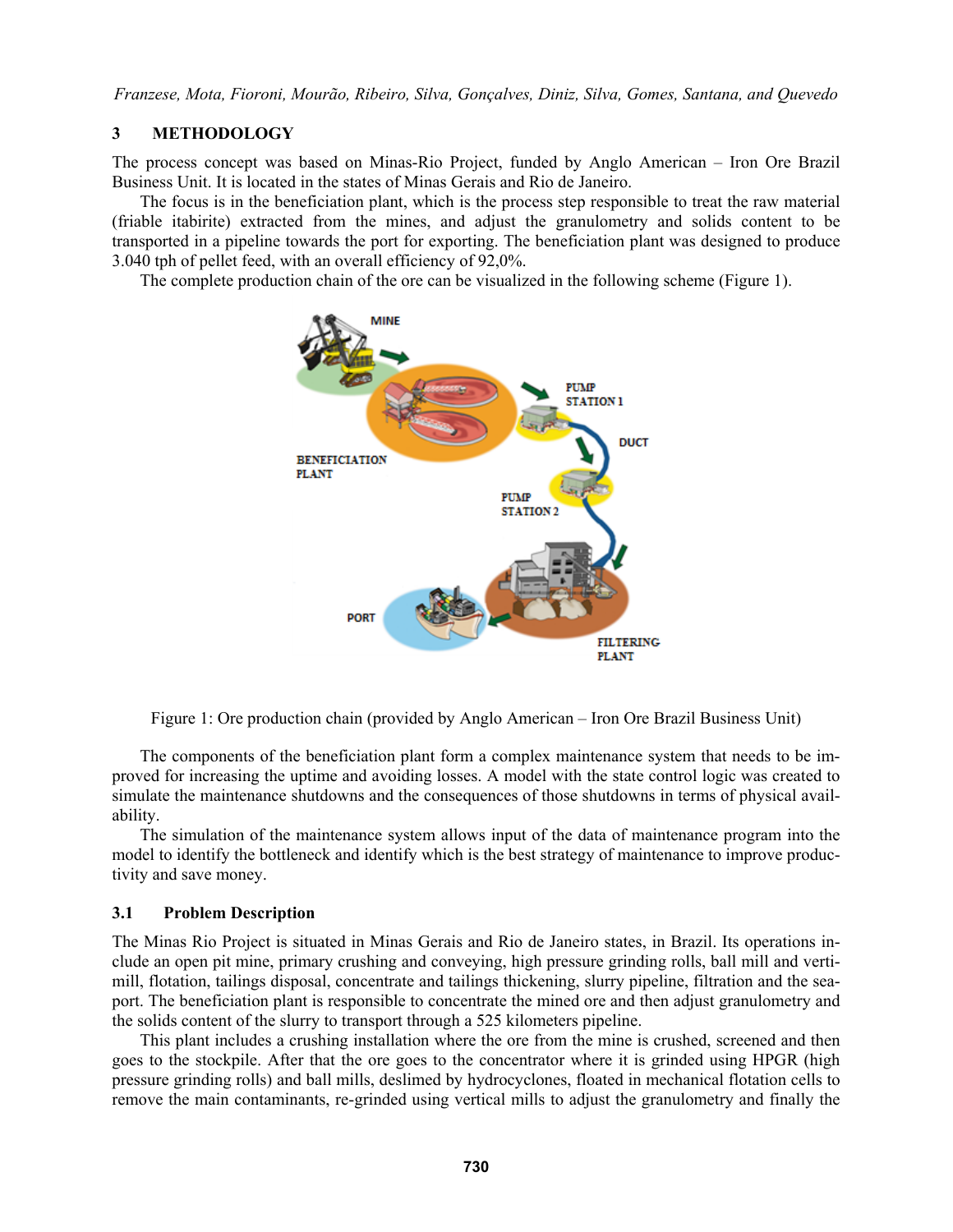slurry (pellet feed and water) goes to the concentrate thickener where solids content is adjusted to be transported through a pipeline.

 Under the production perspective, the maintenance of the plant is vital because the hostile processes lead the system into constant breakdowns. Since all equipment is susceptible to a breakdown, three types of events were considered:

- Corrective Maintenance Stop: due to equipment or equipment component breakdown
- Operational Stop: due to equipment failure caused by operational reasons
- Preventive Maintenance Stop: due to maintenance to prevent breakdown

 The corrective and operational stops are caused by unexpected failures from the damage of a machine, operational stresses and weather conditions. This type of maintenance is treated in the model as MTBF (Mean time Between Failures) and MTTR (Mean Time to Repair). Because they are not expected, we had to use historical data to provide trends regarding to its frequency and duration.

 On the other hand, preventive maintenance stops are scheduled by the maintenance department, which tries to predict the machine life-cycle or an opportunity window to replace the equipment and prevent corrective stops.

 When a stop occurs, it immediately causes consequences in the production chain as a whole, because the equipment upstream to the broken one should be stopped as well (in the blocked state) because it has no buffer to store its production. In addition, the downstream equipment also stops (in the non feeding conditions) because it has no input to produce.

 Over time, the whole chain stops until the maintenance is completed. Figure 2 illustrates the chain of events provoked by a stop.



Figure 2: Stoppages due to a failure

Hence, the complex system can be divided as a set of small chains, where the storage bin are buffers that connect one system to another and provide the system a safety stock preventing the whole system to stop. Consider a stoppage in the grinding process. This event could occur given a corrective maintenance (situations), preventive maintenance (situations), or an operational stop (situations).

Under the concept perspective, the complete system is divided into sub-models which consider the particle of ore flowing between two storage bins. None of the processing steps is allowed to hold the material. So, a continuous flow between the bins is necessary. When the roller press process stops, it immediately provokes the next step "grinding" to be non feeding (no input available to it). Consequently,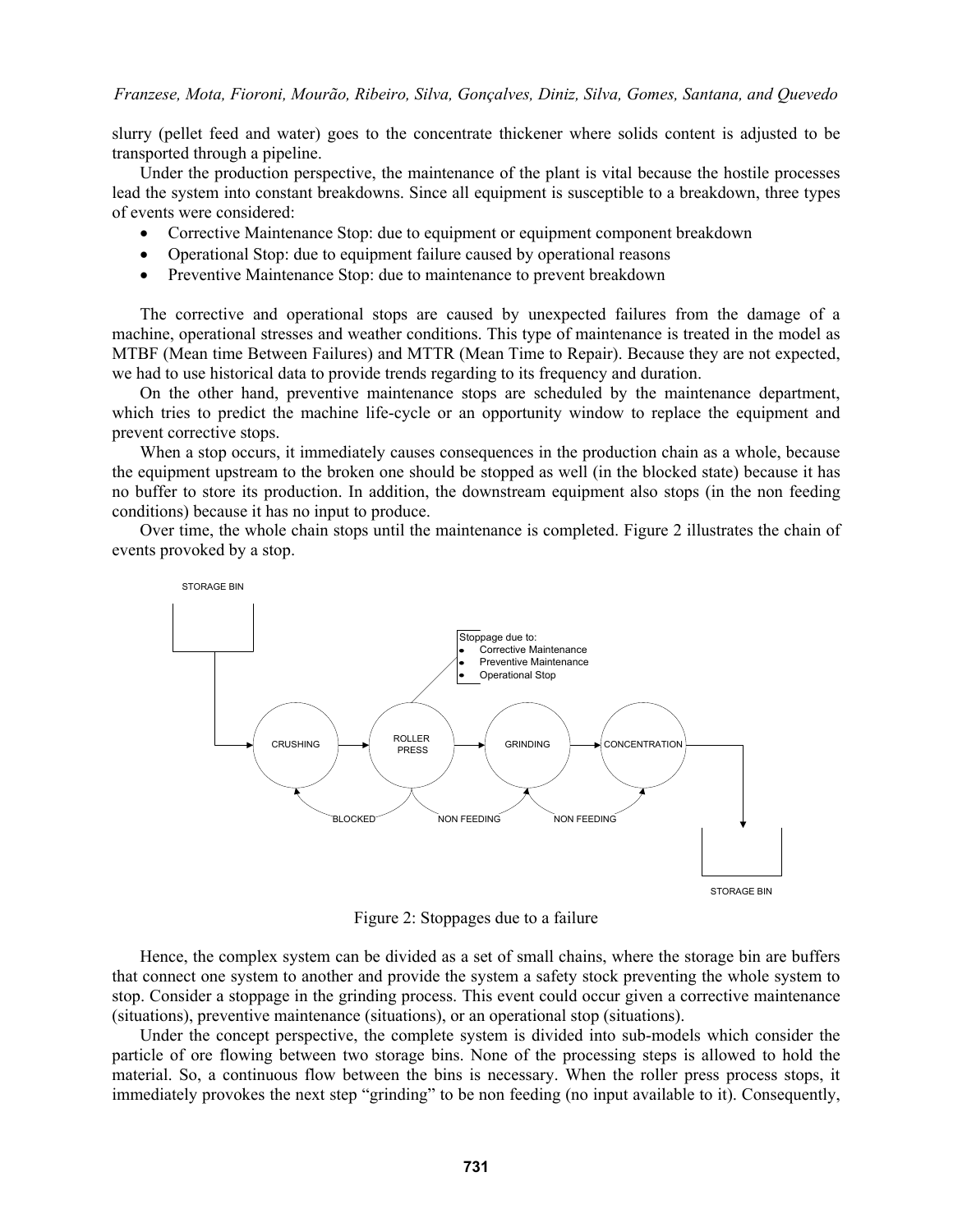the "concentration" remains non feeding as well. On the other hand, the crushing process, which is situated before the stopped equipment, becomes blocked.

This communication between the processes needs to be updated in a short period of time, otherwise an unbalance is generated and the system would crash due to lack of buffers in between the line.

If a sub-model has a storage bin completely full given a blocked equipment, it stops the previous submodel to push material into it, on the other hand, if the bin is completely empty, the next sub-model becomes without feed.

 To address this problem, a state control for each equipment was created, in accordance with the consequences of a possible stop. Thus, the plant can work with different states simultaneously, because each equipment has its own state, as listed in the table below (Table 1).

| <i>State</i>     | Description                                                                                                                                                   |
|------------------|---------------------------------------------------------------------------------------------------------------------------------------------------------------|
| Running          | busy, processing material;                                                                                                                                    |
| Non feeding      | idle due shortage of raw material in the system;                                                                                                              |
| Blocked          | for not being able to receive material from the previous equipment due its<br>maintenance stop or for not being able to send material for the next equipment; |
| Waiting          | stopped due to shortage of process material to be added to the main raw<br>material:                                                                          |
| Operational stop | due to a failure in the equipment caused by operational reasons;                                                                                              |
| Preventive stop  | when there is a scheduled maintenance stop;                                                                                                                   |
| Corrective stop  | when there is an equipment breakdown.                                                                                                                         |

Table 1: Status of the equipment

 Therefore, each equipment is an intelligent agent that can be provoked by a stop to make the state change and communicate its impact upstream and downstream.

 Finally, if the system automatically responds to a state change, it was necessary to model the interactions that may occur in case of simultaneous changes. In some cases, the maintenance needs to be rescheduled or it is just ignored as can be seen in Figure 3.

|                                                            | Individual<br>Preventive<br>Maintenance<br>Stop running | Individual<br>Corrective<br>Maintenance<br>Stop running | Individual<br>Operational<br>Maintenance<br>Stop running | Group<br>Maintenance<br>Stop running |
|------------------------------------------------------------|---------------------------------------------------------|---------------------------------------------------------|----------------------------------------------------------|--------------------------------------|
| Beginning of Individual<br>Preventive<br>Maintenance Stop  |                                                         | In parallel                                             | In parallel                                              | <b>Cancelled</b>                     |
| Beginning of Individual<br>Corrective<br>Maintenance Stop  | <b>Postponed</b>                                        |                                                         | <b>Postponed</b>                                         | <b>Postponed</b>                     |
| Beginning of Individual<br>Operational<br>Maintenance Stop | <b>Postponed</b>                                        | <b>Postponed</b>                                        |                                                          | <b>Postponed</b>                     |
| Group Maintenance<br>Stop                                  | In parallel                                             | In parallel                                             | In parallel                                              |                                      |

Figure 3: Consequences of simultaneous disruption

The concept used in this section enables the development of a simulation model to mimic the complete production plan, schedule preventive schedules, represent corrective and operational stops,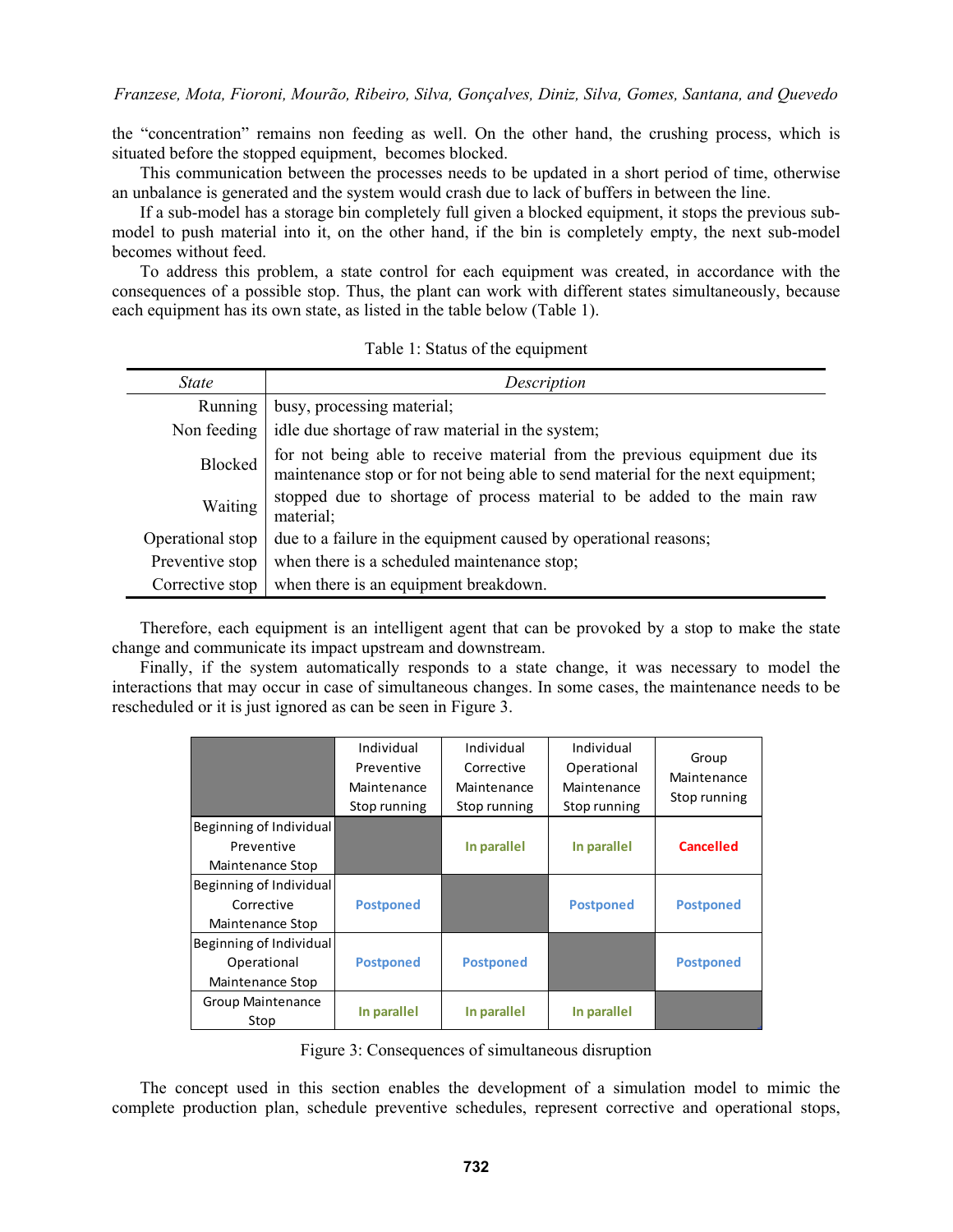measure their impact on the overall production rate, hence evaluating if the strategy tested is acceptable or if new components should be introduced in the system to deliver better results.

# **3.2 Model**

The production process defined in the model can be visualized in Figure 4.



Figure 4: Process flow in Minas-Rio system

The material and information flow can be visualized in the following scheme (Figure 5).



Figure 5: Model Snapshot

 The parameterization of the maintenance activities in the system can be summarized into two sectors: (1) corrective and operational stops; and (2) Preventive maintenance.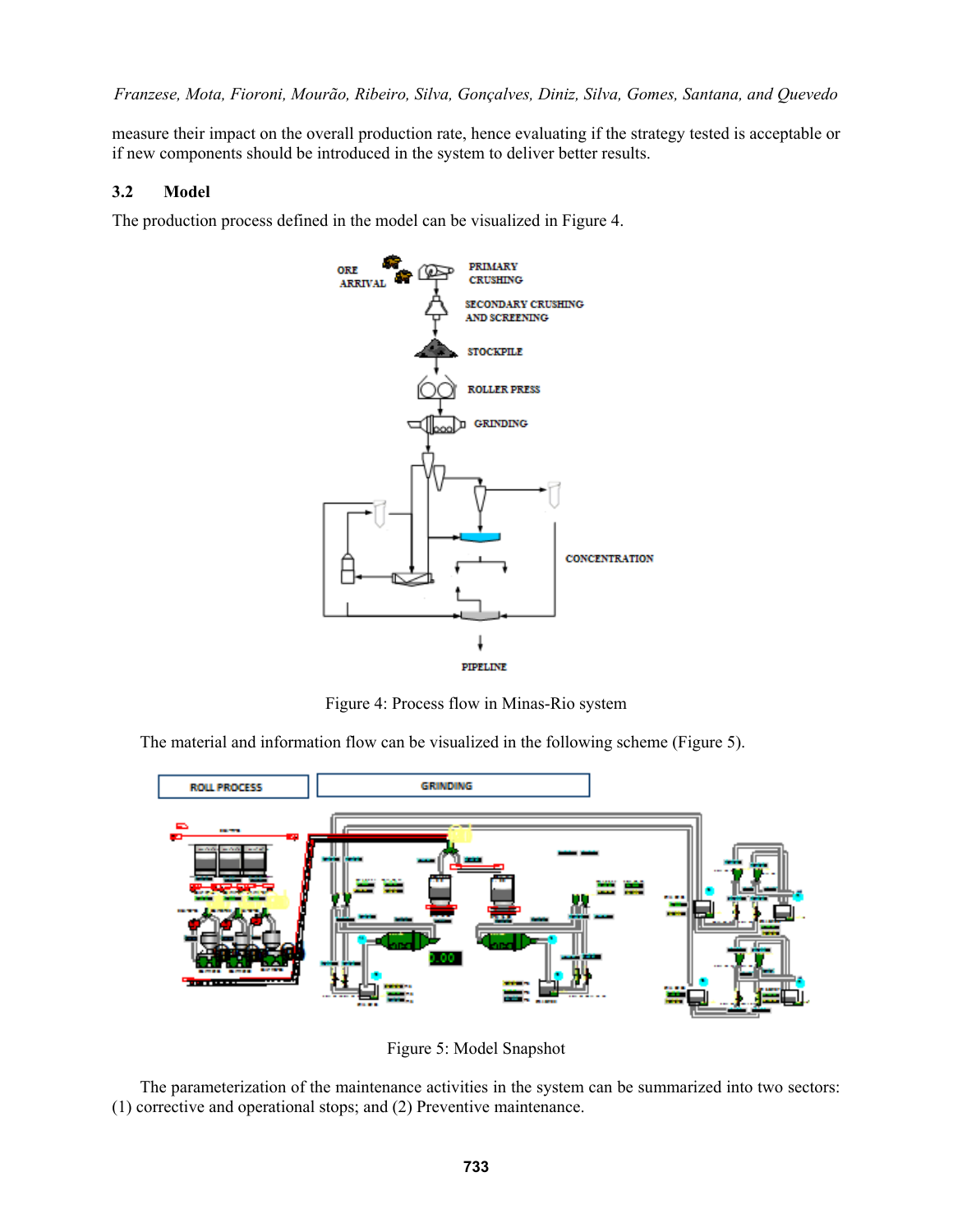The first type occurs in random intervals. These intervals are based on the MTBF and MTTR (defined in Section 3.1). The simulation model should be flexible enough to assume any random distribution for both parameters for each instance of equipment assigned for the production. This flexibility allows individually replacing an equipment with another more reliable one in the simulation and check the overall impact caused by this change. Figure 6 illustrates the MTBF definition of each component in a crushing set.

| <b>MTBF</b>       |                         |                |            | <b>Distribution</b>                  |      | Parameter a Parameter b Parameter c |
|-------------------|-------------------------|----------------|------------|--------------------------------------|------|-------------------------------------|
|                   |                         |                | 0111-AP-01 | Exponential Dist. Prob.: Average "a" | 1500 |                                     |
|                   |                         |                | 0111-BR-01 | Exponential Dist. Prob.: Average "a" | 2000 |                                     |
| C.                |                         | 01             | 0111-GR-01 | Exponential Dist. Prob.: Average "a" | 1000 |                                     |
|                   |                         |                | 0111-SL-01 | Constant: Equal to "a"               | 0    |                                     |
| u                 |                         |                | 0111-TR-01 | Exponential Dist. Prob.: Average "a" | 600  |                                     |
| s                 | <b>PRIMARY CRUSHING</b> | 02             | 0111-AP-02 | Exponential Dist. Prob.: Average "a" | 1500 |                                     |
| $\mathbf{h}$      |                         |                | 0111-BR-02 | Exponential Dist. Prob.: Average "a" | 2000 |                                     |
| $\mathsf{n}$<br>q |                         |                | 0111-GR-02 | Exponential Dist. Prob.: Average "a" | 1000 |                                     |
|                   |                         |                | 0111-SL-02 | Constant: Equal to "a"               | 0    |                                     |
|                   |                         |                | 0111-TR-02 | Exponential Dist. Prob.: Average "a" | 600  |                                     |
|                   |                         | <b>GENERAL</b> | 0111-TR-03 | Exponential Dist. Prob.: Average "a" | 600  |                                     |
|                   |                         |                | 0111-TR-04 | Exponential Dist. Prob.: Average "a" | 600  |                                     |

Figure 6: Input information for corrective and operational failures

In order to have a productive material flow, it is desired to have the "unexpected" stops minimized. Some policies can affect the reliability of the equipment to achieve this goal.

The preventive maintenance activities are not modeled under the MTBF and MTTR parameters, since they need to be scheduled when there is an operational window to make a stop. So, the input of the preventive maintenance has to be scheduled by the production or maintenance manager. In this case it is important to know when it is going to occur and how long it is going to take.

Figure 7 illustrates the user interface to register the maintenance of a specific equipment (identified by its tag).



Figure 7: Input form for preventive failures

Once all the preventive maintenance are scheduled, it can be checked by the maintenance book (Figure 8).

The output of the model is basically the calculation of the time the system remains in each state described in Table 1. Based on those times, KPIs are calculated. The concept adopted for the simulation output is shown in Figure 9.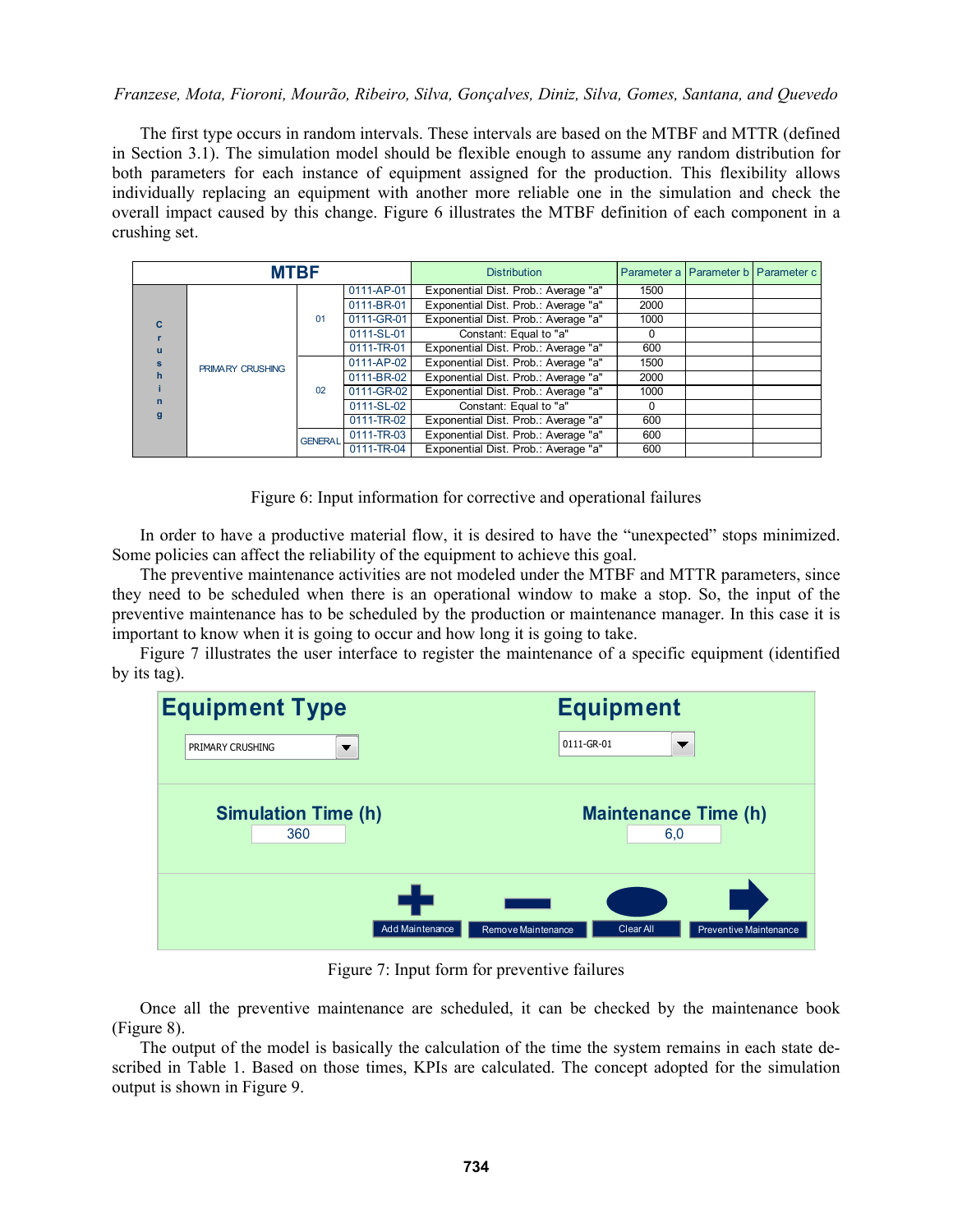| Simulation<br>Time (days) | Simulation<br>Time $(h)$ |   | Maintenance Time (h)    |   |   |  |   |  |                                                                                                                                                |  |   |  |   |   |
|---------------------------|--------------------------|---|-------------------------|---|---|--|---|--|------------------------------------------------------------------------------------------------------------------------------------------------|--|---|--|---|---|
|                           |                          |   | <b>Primary Crushing</b> |   |   |  |   |  |                                                                                                                                                |  |   |  |   |   |
|                           |                          |   |                         |   |   |  |   |  | 0111-AP-01 0111-BR-01 0111-GR-01 0111-SL-01 0111-TR-01 0111-AP-02 0111-BR-02 0111-GR-02 0111-SL-02 0111-TR-02 0111-TR-03 0111-TR-04 0111-TR-05 |  |   |  |   |   |
| 0.4                       | 10                       |   |                         |   |   |  |   |  |                                                                                                                                                |  |   |  |   |   |
| 15.0                      | 360                      | 6 | 6                       | 6 | 6 |  |   |  |                                                                                                                                                |  |   |  | 6 | 6 |
| 20.0                      | 480                      |   |                         |   |   |  | 8 |  | 8                                                                                                                                              |  | 8 |  |   |   |
| 30.0                      | 720                      |   |                         |   |   |  |   |  |                                                                                                                                                |  |   |  |   |   |
| 35.0                      | 840                      | 6 | 6                       | 6 | 6 |  |   |  |                                                                                                                                                |  |   |  | 6 | 6 |
| 40.0                      | 960                      |   |                         |   |   |  | 8 |  | 8                                                                                                                                              |  | 8 |  |   |   |
| 45.0                      | 1,080                    |   |                         |   |   |  |   |  |                                                                                                                                                |  |   |  |   |   |
| 50.0                      | 1,200                    | 6 | 6                       | 6 | 6 |  |   |  |                                                                                                                                                |  |   |  | 6 | 6 |
| 60.0                      | 1,320                    |   |                         |   |   |  | 8 |  | 8                                                                                                                                              |  | 8 |  |   |   |
| 65.0                      | 1,480                    |   |                         |   |   |  |   |  |                                                                                                                                                |  |   |  |   |   |
| 70.0                      | 1,680                    | 6 | 6                       | 6 | 6 |  |   |  |                                                                                                                                                |  |   |  | 6 | 6 |
| 75.0                      | 1,800                    |   |                         |   |   |  | 8 |  | 8                                                                                                                                              |  | 8 |  |   |   |
| 80.0                      | 1,940                    | 6 | 6                       | 6 | 6 |  |   |  |                                                                                                                                                |  |   |  | 6 | 6 |
| 90.0                      | 2,160                    |   |                         |   |   |  |   |  |                                                                                                                                                |  |   |  |   |   |

Figure 8: Input information for preventive failures

|                     | Maintenance Time (MT) |                       |         |                            |                           |                                                        |
|---------------------|-----------------------|-----------------------|---------|----------------------------|---------------------------|--------------------------------------------------------|
| Productive Time(PT) |                       | Unproductive Time(UT) |         |                            |                           |                                                        |
| Working             | Non Feeding           | <b>Blocked</b>        | Waiting | Operational<br><b>Stop</b> | Preventive<br><b>Stop</b> | Corrective<br>Maintenance   Maintenance<br><b>Stop</b> |
|                     |                       |                       | 4       |                            | 6                         |                                                        |
| WТ                  | NFUT                  | BUT                   | WUT     | OSUT                       | <b>PMST</b>               | <b>CMST</b>                                            |

| Figure 9: Equipment states and its indicators |  |  |
|-----------------------------------------------|--|--|
|                                               |  |  |

The following information is collected in the model (standard unit is hour).

- Simulated time (ST) is the total time of simulation
- Available time (AT) is the total time that the equipment was not in maintenance
- Productive time  $(PT)$  or Running time  $(RT)$  is the total time that the equipment kept running
- Unproductive time (UT) is the total time that the equipment is in stopped state for any reason other than maintenance
- Non Feeding Time (NFUT)
- Blocked unproductive time (BUT) is the unproductive total time that the equipment is in stopped state due to unavailability upstream or downstream
- Waiting unproductive time (WUT) is the unproductive total time that the equipment is in stopped state waiting for process material
- Operational stop unproductive time (OSUT) is the unproductive total time that the equipment is stopped due to an operational failure
- Maintenance time (MT) is the total time that the equipment is in maintenance stop (all kinds of maintenance)
- Preventive maintenance stop time (PMST) is the total time that the equipment is in preventive maintenance stop
- Corrective maintenance stop time (CMST) is the total time that the equipment is in corrective maintenance

Two KPIs are used for evaluating the scenario run by the simulation. The first is the physical availability (PA), which is the percentage of the time that the plant or equipment was available to produce. It is calculated by the following formula (1):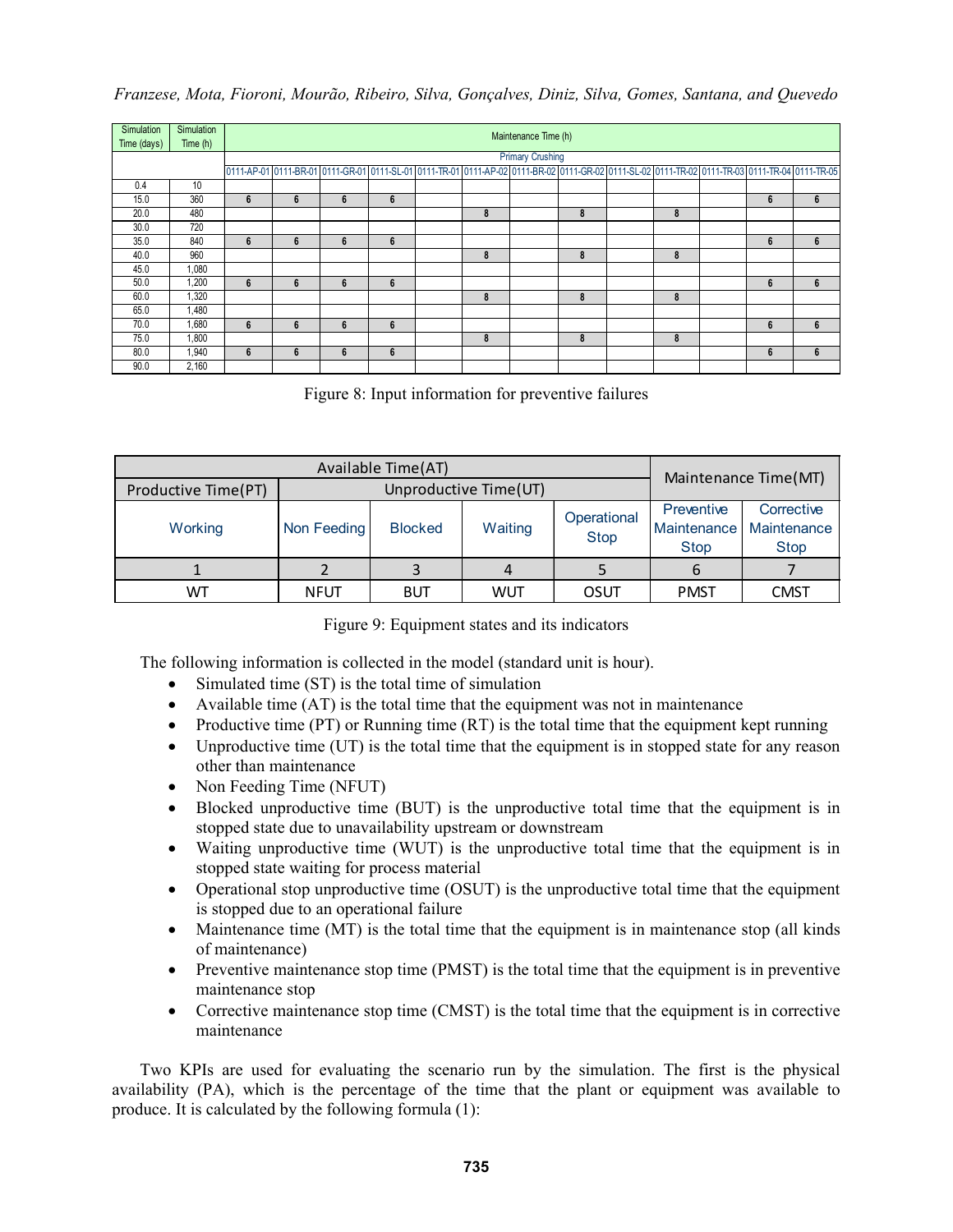$$
PA = 100 \times \frac{AT}{ST}
$$
 (1)

The second KPI is the utilization of a equipment (UT). The utilization is the percentage of the time that the equipment was producing in the available time. The utilization indicator is calculated by the formula (2):

$$
UT = 100 \times \frac{PT}{AT}
$$
 (2)

#### **4 EXPERIMENTS**

In order to realize an exploratory analysis of the system two distinct scenarios were studied: (1) Pessimist and, (2) Optimist to analyze all equipment times and the influence of the maintenance in the performance of the system.

 The scenario parameters were based on production information provided by Anglo American – Iron Ore Brazil Business Unit. Based on its production plan, it was possible to investigate the PA and UT (Section 3.2) of Pessimist and Optimist strategies described above.

 A summary of the results can be seen in Figure 10. The results seen in the figure show the indicators of each equipment time. With the computation of these times the physical availability and the utilization were calculated. Thus we could identify the equipment with high or low utilization, and those with high or low physical availability.

|                                   | <b>AngloAmerican</b> | <b>Equipments Results</b>                   |                       |                |                           | Menu                                    | parac                                   |
|-----------------------------------|----------------------|---------------------------------------------|-----------------------|----------------|---------------------------|-----------------------------------------|-----------------------------------------|
|                                   |                      |                                             |                       |                |                           |                                         |                                         |
|                                   |                      |                                             | Available Time(AT)    |                |                           |                                         | Maintenance Time(MT)                    |
|                                   | Productive Time(PT)  |                                             | Unproductive Time(UT) |                |                           |                                         |                                         |
| Equipments                        | Working(WT)          | Non Feedinf(NFUT) Blocked(BUT) Waiting(WUT) |                       |                | Operational<br>Stop(OSUT) | Preventive<br>Maintenance<br>Stop(PMST) | Corrective<br>Maintenance<br>Stop(CMST) |
|                                   | $\mathbf{1}$         | $\overline{2}$                              | 3                     | $\overline{4}$ | 5                         | 6                                       | 7                                       |
| 0111-AP-01                        | 6.806.12             | 0.00                                        | 1.641.57              | 0.00           | 4.98                      | 152.00                                  | 16.04                                   |
| 0111-BR-01                        | 6.813.51             | 38.83                                       | 1.597.44              | 0.00           | 2.25                      | 152.00                                  | 16.68                                   |
| 0111-GR-01                        | 6.807.57             | 17.62                                       | 1.620.12              | 0.00           | 4.05                      | 152.00                                  | 19.36                                   |
| 0111-SL-01                        | 3.383.95             | 0.02                                        | 5.221.14              | 0.00           | 0.00                      | 14.00                                   | 0.00                                    |
| 0111-TR-01                        | 6.827.61             | 38.25                                       | 1.494.29              | 0.00           | 16.53                     | 158.00                                  | 88.60                                   |
| 0111-AP-02                        | 6.751.44             | 0.00                                        | 1.671.28              | 0.00           | 3.83                      | 170.00                                  | 24.24                                   |
| 0111-BR-02                        | 6,758.53             | 63.97                                       | 1,593.58              | 0.00           | 2.84                      | 170.00                                  | 31.22                                   |
| 0111-GR-02                        | 6,752.90             | 22.18                                       | 1,638.45              | 0.00           | 12.58                     | 164.00                                  | 31.00                                   |
| 0111-SL-02                        | 3.095.05             | 0.00                                        | 5.520.06              | 0.00           | 0.00                      | 4.00                                    | 0.00                                    |
| 0111-TR-02                        | 6.758.32             | 94.99                                       | 1.496.24              | 0.00           | 19.75                     | 170.00                                  | 82.22                                   |
| 0111-TR-03                        | 7.052.04             | 2.58                                        | 1.432.80              | 0.00           | 7.99                      | 40.00                                   | 85.71                                   |
| 0111-TR-04                        | 7.052.89             | 81.60                                       | 1.348.19              | 0.00           | 12.00                     | 40.00                                   | 86.42                                   |
| 0111-TR-05                        | 7.191.04             | 25.50                                       | 1,267.59              | 0.00           | 15.17                     | 40.00                                   | 80.86                                   |
| <b>Primary</b><br><b>Crushing</b> |                      |                                             |                       |                |                           |                                         |                                         |

Figure 10: Equipment results

Each scenario has a calibration to adjust the equipment utilization and physical availability to the desired functionality of the plant. Furthermore, with these indicators the impact on the productivity, planning and costs of the mining system were analyzed. Testing several scenarios, with different schedules, and different durations, the simulation model could identify which policy could be more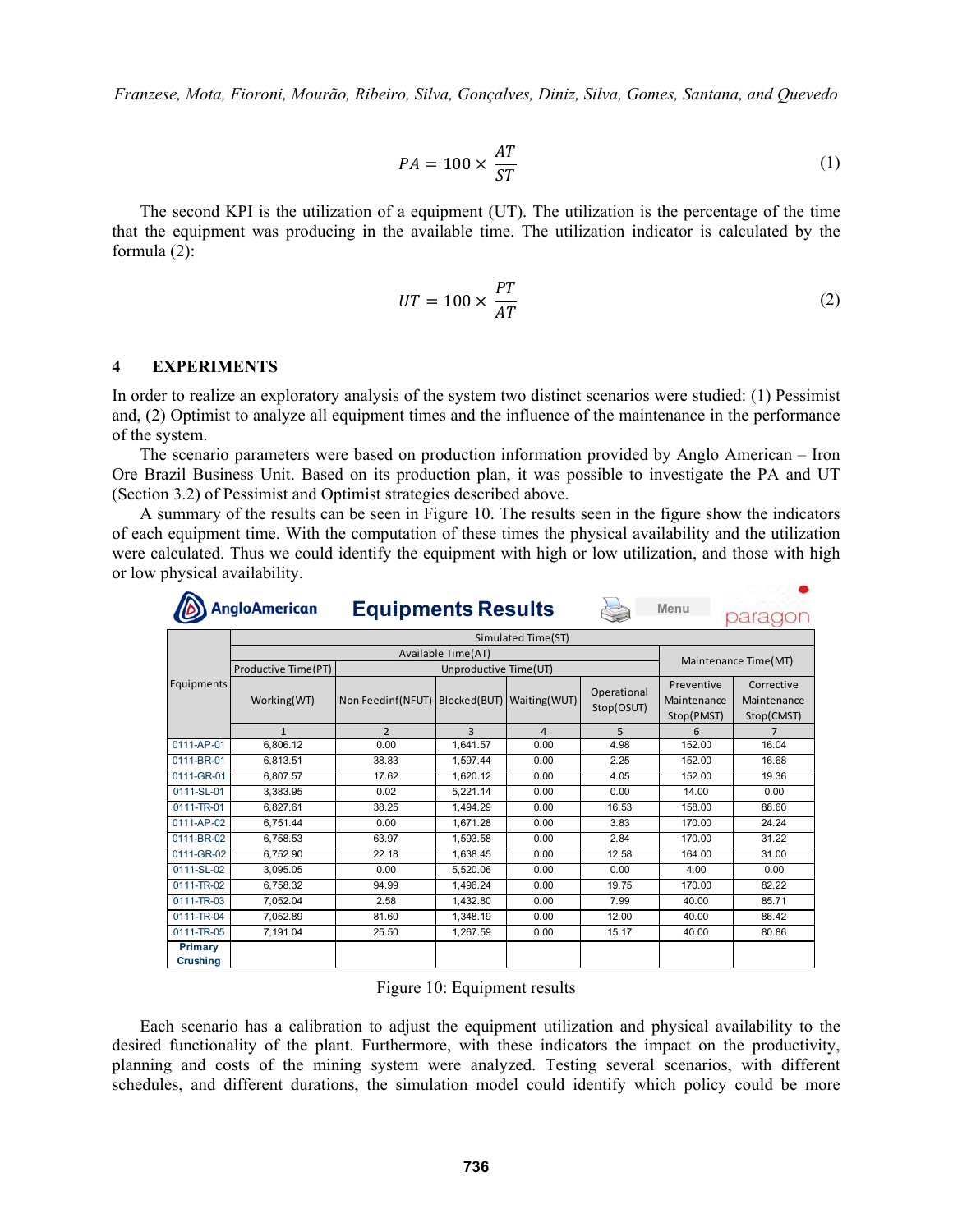profitable and should be considered for the system, and which will jeopardize the operations and should be avoided.

 We present in Tables 2 and 3, an example of an exploratory analysis with analysis of two specific equipment in the pessimist and optimist scenarios. Tables 2 and 3 presents the results of each indicator times of the equipments.

| Equipment  | Running  | Non<br>Feeding | <b>Blocked</b> | Waiting | Operational<br>Stop | Preventive<br>Maintenance<br>Time | Corrective<br>Maintenance<br>Time |
|------------|----------|----------------|----------------|---------|---------------------|-----------------------------------|-----------------------------------|
| 0111-AP-01 | 4,569.05 | 0.00           | 977.53         | 0.00    | 11.18               | 3,071.98                          | 37.72                             |
| 0111-BR-01 | 4,582.88 | 2,705.81       | .121.05        | 0.00    | 13.53               | 144.00                            | 40.80                             |

Table 2: Pessimist scenario parameters

| Equipment  | Running  | Non<br>Feeding | Blocked | Waiting | Operational<br>Stop | Preventive<br>Maintenance<br>Time | Corrective<br>Maintenance<br>Time |
|------------|----------|----------------|---------|---------|---------------------|-----------------------------------|-----------------------------------|
| 0111-AP-01 | 6,806.12 | 0.00           | .641.57 | 0.00    | 4.98                | 152.00                            | 16.04                             |
| 0111-BR-01 | 6,813.51 | 38.83          | .597.44 | 0.00    | 2.25                | 152.00                            | 16.68                             |

Table 3: Optimist scenario parameters

Figures 11, 12 and 13 show the charts with analysis of the equipment by productive time, unproductive time and maintenance time. Thus, we can analyze the interaction between the different pieces of equipment. In the pessimist scenario example, we can see that due to the preventive maintenance on the equipment 0111-AP-01, the next equipment 0111-BR-01 was kept without feeding and blocked. Therefore, we can analyze distinct scenarios to identify the bottleneck and take a new strategy to the maintenance stops.



Figure 11: Productive time chart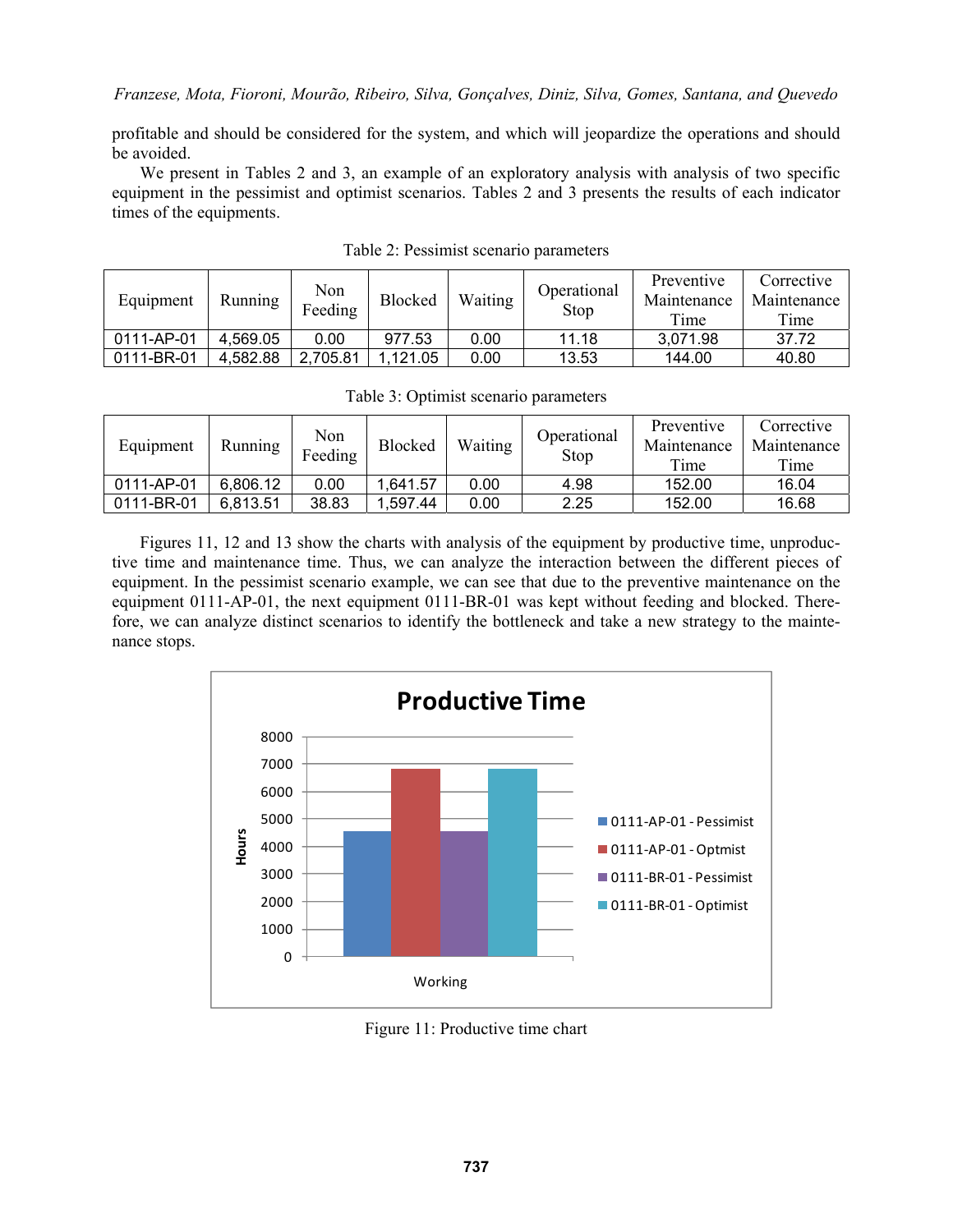

Figure 12: Unproductive time chart



Figure 13: Maintenance time chart

## **5 CONCLUSION**

The experimentation with the Beneficiation Plant designed by Anglo American – Iron Ore Brazil Business Unit and modeled by Paragon Technology, handling the complex interaction of a continuous flow system under the maintenance perspective brings to the operations research community a reliable technique to handle complex systems using simulation. Given the computational power, robust software available in the market and the popularity of mathematical tools to solve operations problems, it was possible to model such complex system.

With the model built for this study it was possible to prove that the proposed method is efficient for analyzing each equipment utilization and physical availability. Thus, it was possible to identify which were the bottlenecks of the system. Hence, identifying the bottleneck enabled taking decisions to change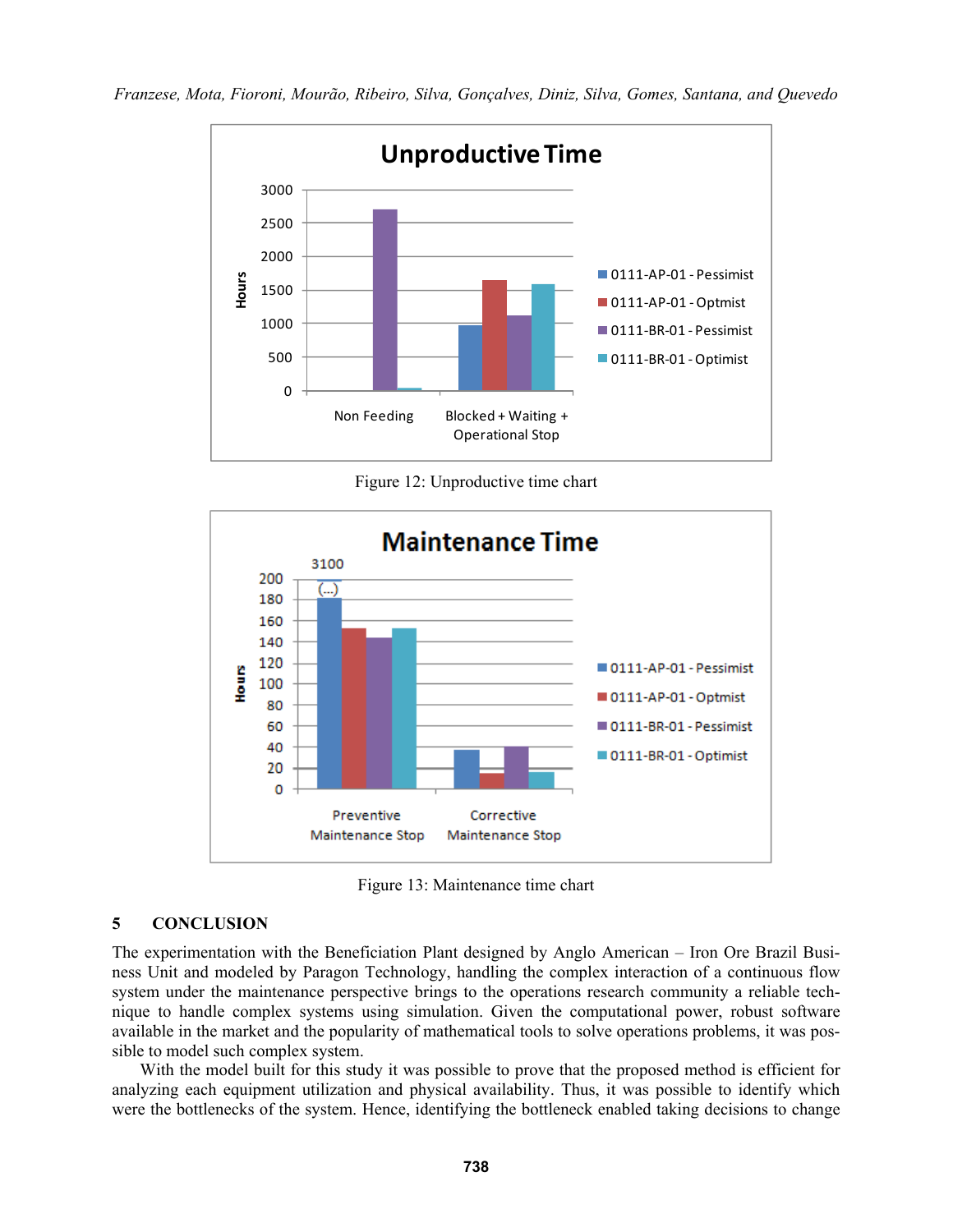the strategy of operation, and maintenance, by modifying the maintenance schedule (preventive), or equipment reliability (corrective), measured by the results in productivity (tons per year) and costs.

The idea of managing each component's failure parameters individually, and use a model to test how it behaves jointly is one of the most important deliverable of this project according to the final user, because it can drive the decision maker toward a more accurate decision.

## **6 FUTURE WORK**

Despite all the work described by this document, the beneficiation plant is part of a bigger project aimed to model the complete supply chain of the ore. The other steps, such as the port, pipeline, filtering and mine are under development and should be integrated to this in order to have other factors, such as shipment rate, berth utilization, and machines allocation performance to be analyzed.

 Beyond the modeling future work, there is the managerial future work, as well. The set of scenarios analyzed by this document dispatched a primary identification of desired equipment specifications and probable bottlenecks of the system. The next steps are to discuss those specifications with the suppliers to analyze cost and benefit of the production target.

### **ACKNOWLEDGMENTS**

The authors thanks the Anglo American – Iron Ore Brazil Business Unit for supporting this project and authorizing the use of its information.

# **REFERENCES**

- Contador, J. C. 1997. *Gestão de operações: a engenharia de produção a serviço da modernização da empresa*. São Paulo: Edgard Blücher.
- Dekker, R. 1996. "Applications of Maintenance Optimization Models: A Review and Analysis." *Reliability Engineering & System Safety* 51(3):229-240.
- Fioroni, M. M., L. A. G. Franzese, C. E. Zanin, J. Furia, L.T. Perfetti, D. Leonardo, and N. L. Silva. 2007. "Simulation of Continuous Behavior Using Discrete Tools: Ore Conveyor Transport." In *Proceedings of the 2007 Winter Simulation Conference*, edited by S. G. Henderson, B. Biller, M.-H Hsieh, J. Shortle, J. D. Tew, and R. R. Barton, 1655-1662. Piscataway, New Jersey: Institute of Electrical and Electronics Engineers, Inc.
- Sherif, Y. S. 1982. "Reliability Analysis: Optimal Inspection and Maintenance Schedules of Failing Systems." *Microelectronics and Reliability* 22(1):59-115.

# **AUTHOR BIOGRAPHIES**

**LUIZ AUGUSTO G. FRANZESE** is a simulation consultant with a degree in Production Engineering and an MSc. in Logistics and has completed 250 successful projects with simulation. He founded PARAGON Tecnologia in 1992, the pioneer and leading consulting company in simulation in South America. He has trained more than 1,200 professionals in simulation. He can be contacted by email at augusto@paragon.com.br.

**DANIEL DE OLIVEIRA MOTA** is a project manager at Paragon Tecnologia Inc. (Rockwell Automation affiliate). He graduated in 2009 with an M.S. in Management Science and Operations Research from North Carolina Agricultural and Technical State University, USA. He developed and managed over 20 projects as a consultant at Paragon using Arena in humanitarian logistics, health care, supply chain, mining, and steel company. He also researches modeling techniques of stochastic systems: simulation, queueing theory, and Markov decision process. His email is daniel@paragon.com.br.